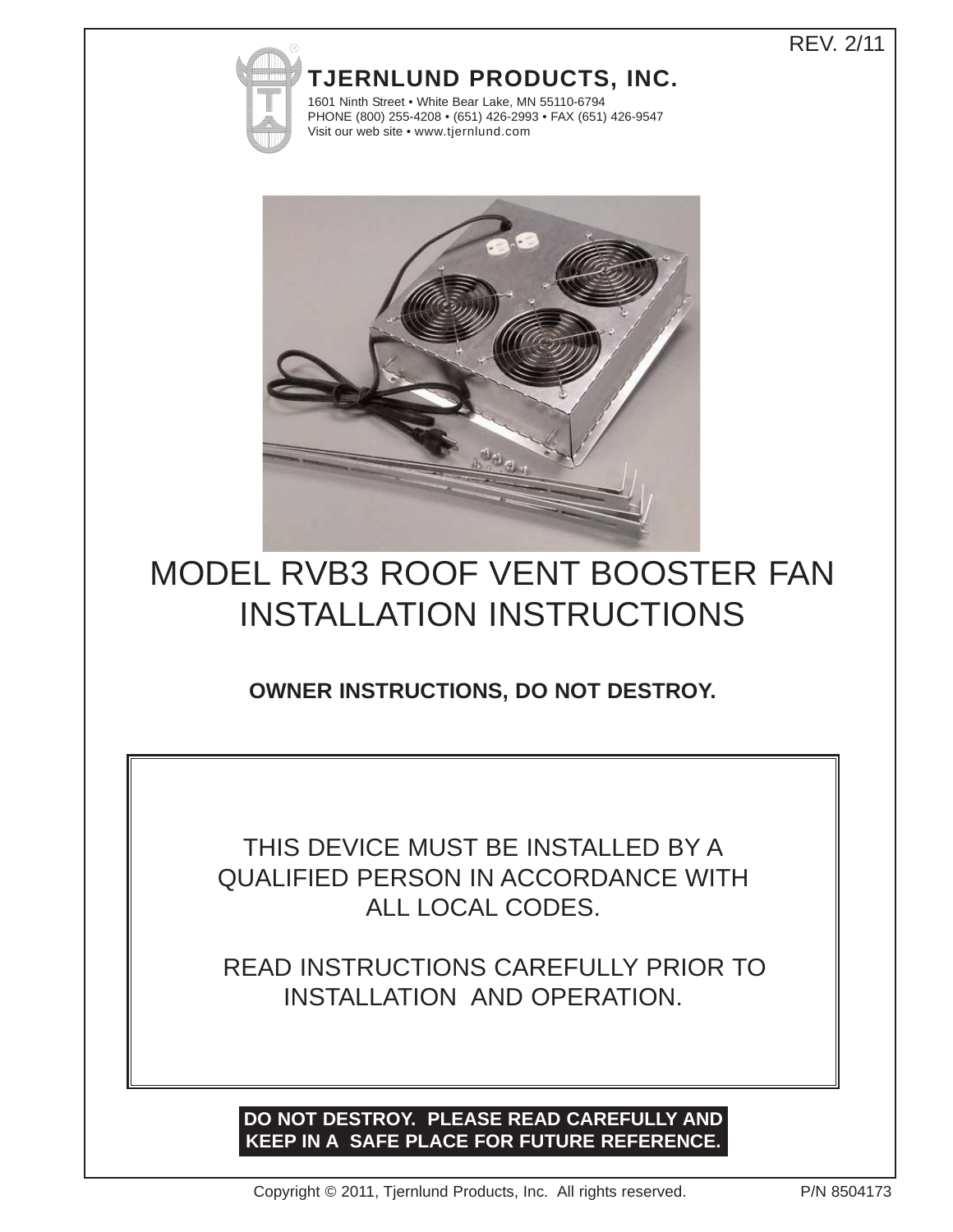#### **DESCRIPTION**

A Powered Roof Vent Booster (RVB) is a simple and safe way to increase attic ventilation. RVB's allow you to avoid the hassle and danger of working on top of the roof. They install from inside the attic against the underside of standard roof vents with openings up to 11" square. They boost ventilation by over 3 times that of passive roof vents, helping to keep the attic space the same temperature as the outside. NOTE: Use of the RVB will aid in the prevention of ice dams, but does not reduce existing ice dams.

Adjustable arms secure the booster in place between roof rafters/trusses up to 32" across. No wiring is necessary, just plug the Powered Roof Vent Booster into an outlet. Operates on only 60 Watts. When using more than 1 RVB, plug one fan into another for multiple unit operation through a single power source (8 unit maximum). Position Powered Roof Vent Booster(s) over roof vents near and above areas with severe ice damming.

**SPECIFICATIONS**

| <b>SPEUIFIUATIUNS</b>  |      |                   |                |
|------------------------|------|-------------------|----------------|
| Dimensions/Performance |      | <b>Electrical</b> |                |
| Length                 | 12"  | Voltage           | <b>115 VAC</b> |
| Width                  | 12"  | <b>RPM</b>        | 3000           |
| Depth                  | 3.5" | <b>Watts</b>      | 60             |
| <b>CFM</b>             | 300  | Amps              | $0.9$ (max.)   |

#### **RECOMMENDED METHODS AND PATTERNS OF OPERATION**

#### **How to determine the number of Powered Roof Vent Boosters needed:**

Calculate the cubic area of the attic by multiplying the Length x Width x (1/2) Height (assumes a pitched roof). Divide this number by 10 to determine the minimum CFM necessary to fully ventilate the space in 10 minutes.

*Example: 20' wide x 40' long x (1/2) 6' high attic = 2400 cubic ft. 2400 cubic ft. ÷ 10 minutes = 240 CFM of ventilation. Choose one RVB3. Choose one RVB3 for every 300 CFM, rounding up.* 

#### **Increasing Ventilation to Eliminate Ice Dams**

Ice Dams are a common problem in regions that regularly have snow. They are caused by upper portions of a roof surface warming to over 32 degrees, which melts the snow. The resulting water refreezes near the roof's edge where surface temperatures are lower, forming a dam of ice. When the water can no longer flow down over the dam it backs up the roof and underneath shingles causing interior water damage and shingle damage.

#### **Generally Recommended Procedures for Eliminating Ice Dams:**

- Find and seal air leaks from the heated living space into attic around openings for bath fans, heating or dryer exhaust ducts.
- Add insulation to the floor of the attic. Remove insulation from soffit openings in attic space.
- Ventilate the space using the RVB so that the underside of the upper roof surface stays below 32 degrees. This may be easiest by locating RVB units over roof vents near and above areas that have had ice dams in the past. Make sure that soffit vents and roof vents are clear of debris or other obstructions.

#### **Increasing Ventilation to Exhaust Summertime Heat from Attics**

Roof Vent Boosters can be used in place of traditional attic fans to increase attic ventilation and decrease cooling costs during the hot summer months. Exhausting pent-up attic heat will decrease the amount of energy needed to cool your home. If a large amount of ventilation is required, the RVB units can be daisy-chained with one unit plugged into the next so that only one power source is needed for all fans (8 unit maximum).

#### **INSTALLATION**

- 1. Apply included foam tape to exterior edge of RVB. This will decrease leakage of air flow from the fans and minimize any unit vibration, (See Diagram A).
- 2. Center RVB over opening of existing roof vent opening, (See Diag. B). Locate electrical outlet side on roof peak side, (See Diag. C).



Diagram A Diagram B, Typical Roof Vent Diagram D, Typical Roof Vent<br>Opening View from Inside Attic